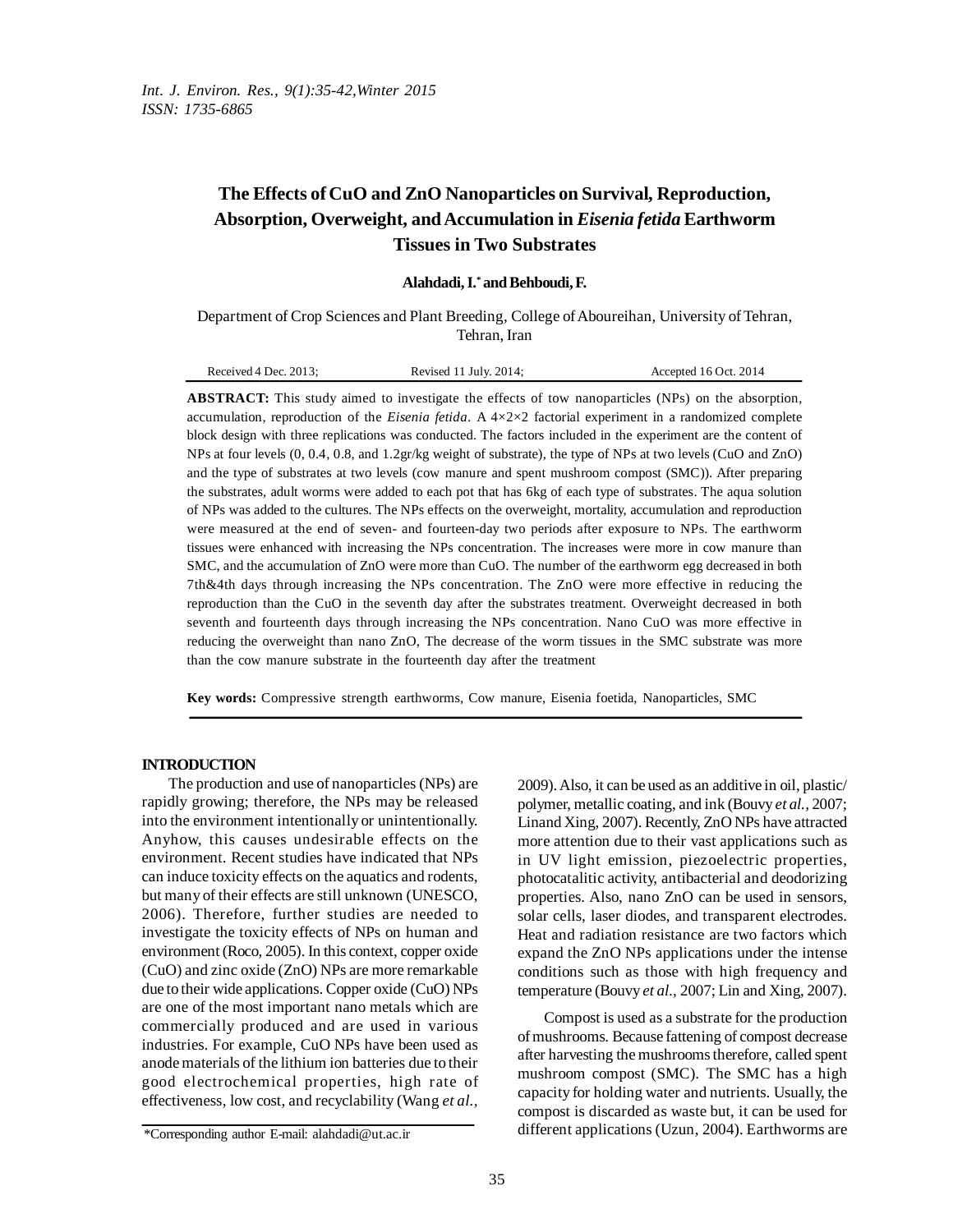used as biological indicators of the environmental metal pollution. Many investigations have been carried out on this terricolous organism. The *Eisenia fetida* species is resistant to the changes of environmental conditions and has a high alimentation and reproduction rate (Coleman *et al.,* 2010). Edwards studies showed that maximum reproduction rate of *Eisenia fetida* in animal wastesis 3.8 cocoons per adult worm per week (Edwards, 1995). In this regard, Reinecke et al. reported 0.35 cocoons per adult worm per week (Reinecke *et al.,* 1992). *Eisenia fetida* produces 900 egg capsules per worm per year (Hashemi Majd, 2003). Each worm of this species produces an egg capsule every seven to ten days and there are two to twenty eggs in each capsule (Smith, 1998). The compost temperature and humidity are the most important environmental factors affecting the growth and development of this earthworm (Edwards, 1995). The proper humidity is 70 to 80% (Hashemi Majd, 2003). Villem et al. studied the toxicities of CuO, ZnO and titanium dioxide (TiO2) NPs on alga *Pseudokirchneriella subcapitata* and showed that NPs affected the growth of the alga and NPs that induced maximum toxicities on the algae are in the sequence above (Aruojaa *et al.,* 2009). The investigations carried out byMindy et al. on the effects of perchlorate in *Eisenia fetida* showed that the survival and the cocoon production decrease with increasing the perchlorate concentration. The survival and hatchability of perchlorate-exposed earthworms are less than the unexposed ones (Landrum *et al.*, 2006).

The study of the toxicity effects of carbon doublewalled nanotubes (DWNT) on the *Eisenia Veneta* earthworms showed that the reproduction of worms are affected by the high concentration of DWNT (above 37 mg DWNT/kg food) ;however, the hatchability, survival, and mortality are not influenced (Scott-Fordsmand *et al.,* 2008). Hu *et al.* studied the toxicity effects of ZnO and TiO2 NPs on *Eisenia fetida* and showed that the toxicityand accumulation increase when the NPs concentration goes up. In addition, the toxicity effects of ZnO NPs are more than TiO2 (Hu *et al.,* 2010). Another study investigated the effects of nano aluminum oxide (Al2O3) on *Eisenia fetida* and its results indicated that the size and concentration of Al2O3 can be effective in the accumulation and the reproduction of worms (Coleman *et al.*, 2010). The study of the C60 NPs effects on the *Lumbricus rubellus* earthworms showed that the mortality, growth rate, and reproduction of the juvenile earthworm populations aremore affected than the adult worms. Therefore, with increasing the NPs concentration, the growth rate and reproduction of the juvenile populations decrease; however, their mortality increases (Van Der Ploeg *et al.,* 2011). Griffitt *et al.* investigated the effects of the metallic NPs on the aquatic organisms and found that nano copper and nano silver induce toxicity in all the treated organisms. However, TiO2 NPs do not induce any toxicity in any of them (Griffitt et al., 2010). Studies carried out by Tian et al. on the toxicity effects of ZnO NPs on the zebrafish embryos indicated that nano ZnO causesthe decrease of the antioxidant enzymes activity of the catalase and super oxidase dismutase and the inhibition of glutathione in the zebra fish embryo (Wen Jing *et al.*, 2010).Atiyeh *et al.* reported that the*Eisenia andrei* earthworm activity enhances the decomposition rate and the stabilization of cow and pig manure. In turn, the improvement of the manure biochemical characteristicsis desirable for plant growth (Atiyeh *et al.,* 2000a; 2000b). Hermands *et al.* used bovinemanure as the substrate for the *Eisenia fetida* (Ramirez *et al.,* 1999)*.*This study is designed to investigate the effects of CuO and ZnO NPs on the *Eisenia fetida* earthworm in two substrates.

### **MATERIALS&METHODS**

This study was conducted in the laboratory of Tarbiat Modares University. A 4×2×2 factorial experiment in a completely randomized block design with three replications was conducted. The factors included in the experiment are the contents of NPs at four levels  $(0, 0.4, 0.8$  and  $1.2$  gr/kg weight of substrate), the type of NPs at two levels (CuO and ZnO), and the type of substrates at two levels (cow manure and spent mushroom compost (SMC)). The *Eisenia fetida* earthworms, completely rotted cow manure, and the SMC were obtained from this university. Table 1 shows some properties of the cow manure and SMC that were used in this study. The SMC contained straw, poultry manure, molasses, and urea. CuO NPs were obtained from Neutrino Company and ZnO NPs were purchased from the Institute of Petroleum Industry. Table 2 shows the properties of these NPs. Before starting the experiment, we needed to prepare the substrates. For this reason, the completely rotted and screened (through a 3mm mesh sieve) cow manure was poured into 17kg pots and then completely submerged to remove the leachate from the bottom of the pots. This operation was performed for one week. The SMC compost was placed on the floor of the rest room so that it was aerated and watered for 10 days to remove ammonia and salt in order to prevent the mortality of worms. Then, the SMC was poured into the pots. Totally, 48 pots(24 pots of each substrate) containing about 6 kg of the substrates were prepared. Fine mesh was created at the bottom of all the pots for running the excess water out. Also, we placed cloth screen to prevent the earthworms from crawling out. Then, 30 of the adult worms with an approximate weight of 500 to 800 mg which their Klitelium ring had been formed were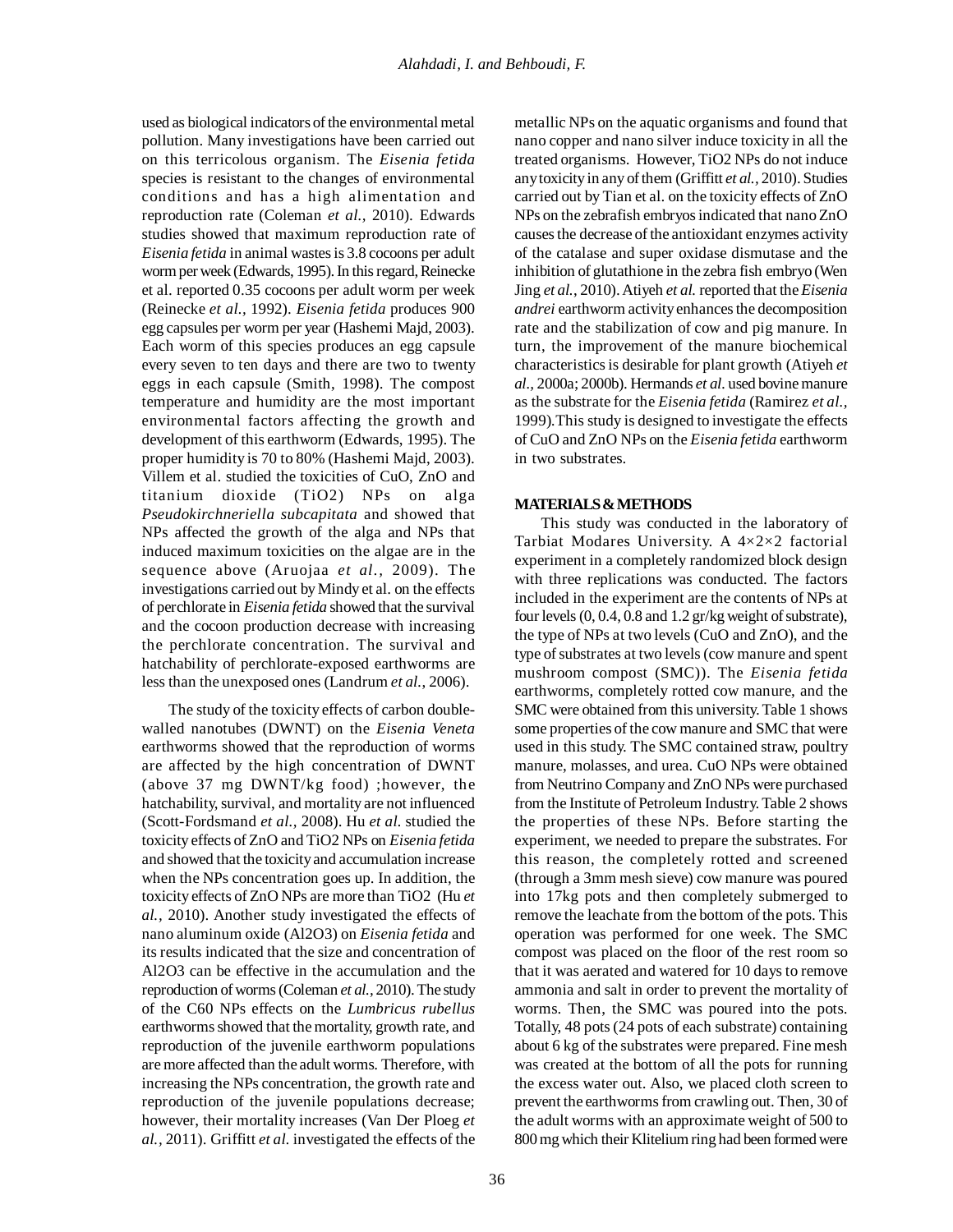added to each pot. The earthworms were kept at the 20 to 30°C temperature and the humidity of 60-80% for one week to get used to the new conditions. In this period, the humidity of the substrates was controlled through spraying water over them. After one week, 0.0, 0.4, 0.8, and 1.2 gr/kg weight of the substrate of CuO and ZnO NPs were solved in 40 cc of water and then added to each substrates. The worms were kept in this condition and at 24±2°C temperature and the humidity of 70% for one week. Then, the substrates were screened through a 6mm mesh sieve and the number of the worms was counted. The earthworms were separated from the substrates and were placed in the mesh basket. Then, they were washed with water to remove the adhering substrates from their bodies and the weight of worms was measured using a digital balance. After screening substrates through a 6mm mesh sieve two times, they were screened through a 3mm mesh sieve as well and the number of cocoons was counted. To measure the content of the accumulated NPs in the earthworm tissues, 10 worms completely random were completely randomly selected from each pot and were placed into petri dishes with wet paper filters for 24 h. After that the stomach contents were emptied into a petri dish. The weight of worms was measured while they were kept at the temperature of -20 °C. The accumulated NPs in the worm tissues were measured in the veterinary faculty of Tehran University. So, the amount of 0.5 gr of the sample was solved in a 10 ml of nitric acid and were put into a 25 mLvolumetric flask and then diluted. After that, Cu and Zn elements were measured using ICP-OE (JOBIN ULTIMA2). These steps were repeated to re-measure the traits of the earthworm in the second week after the exposure to NPs. The data were statistically analyzed using the SAS software (GLM procedure). Also comparisons between the mean values were carried out through the Duncan´s test  $(\alpha = 965)$ .

#### **RESULTS& DISCUSSION**

The results obtained from the analysis of covariance showed that there was no significant relationship between the contents of the accumulated NPs in the tissues of earthworms and the weight of worms after seven days. Similar results were obtained after fourteen days. The results also indicated that there was a significant difference among singlet, doublet and triplet reciprocal effects (*P*<0.01) (Table 3). The comparison between the mean values showed that the absorption and accumulation in the earthworm tissues was enhanced when the NPs concentration went up after seven and fourteen days (Figs. 1 and 2). The accumulation of NPs in the worm tissues in cow manure was more than the SMC that may be due to favorable nutrition for worms in this substrate. In addition, the accumulation of nano ZnO was more than nano CuO in both of the substrates. The results of the variance analysis of the produced egg capsules by 30 worms per week indicated that the effects of content and type of NPs were significant at the 1% and 5% levels of confidence, respectively (Table 4). The results of the comparison between the mean values showed that the number of the earthworm egg capsules decreased when the NPs concentration rose in the seventh day. In addition, ZnO NPs were more effective in reducing the reproduction than CuO (Figs. 3 and 4). The results of the variance analysis of the produced egg capsules by 20 worms in fourteen days after the substrates treatment indicated that the content of NPs in earthworms were significantly different at *P*<0.01. However, there were not significantly different in other traits. The comparison between the mean values showed that the number of the earthworm egg capsules decreased with increasing the NPs concentration in the fourteenth day (Fig. 5).

Figs. 3, 4, and 5 indicate that CuO and ZnO NPs are effective on the reproductive system and cause the decrease of the reproduction. The results obtained from the variance analysis of the overweight of 30 worms showed that the effects of content and type of NPs were significant at the 1% and 5% levels of confidence, respectively. The comparison between the mean values showed that the overweight of 30 earthworms decreased with increasing the NPs concentration (Fig. 6). In addition, ZnO NPs were more effective in reducing the overweight than CuO (Fig. 7).

The results obtained from the variance analysis of the overweight of 20 worms showed that the effects of content and type of NPs as well as the type of the substrates were significant at the 1% level of confidence. However, the reciprocal effects of the content and type of NPs were significant at the 5% level of confidence (Table 5). The comparison between the mean values indicated that the overweight decreased with increasing the NPs concentration and CuO NPs were more effective in reducing the overweight than ZnO (Fig. 8). Such a decrease in was more in the SMC than cow manure that may be due to the favorable nutrition for worms in the cow manure. Dominguez *et al*. reported that the mean values of the daily weight of earthworms depend on the aggregation of population and the type of nutrients (Dominguez and Edwards, 1997**;** Dominguez *et al*., 2000).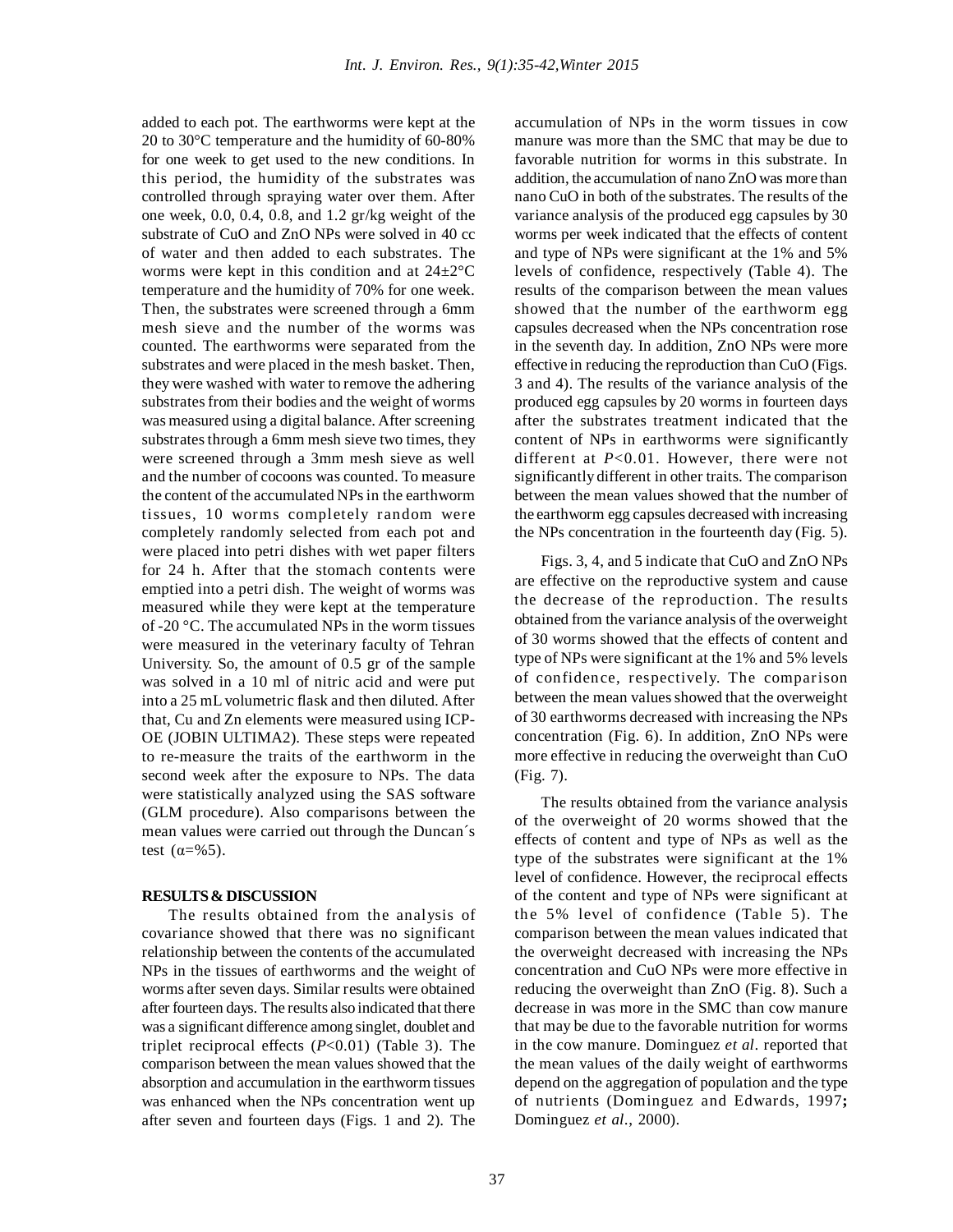| <b>Properties</b> | <b>Cowmanure</b> | <b>SMC</b> |
|-------------------|------------------|------------|
| EC dS/m           | 12.5             | 12.37      |
| pH                | 7.5              | 7.6        |
| $Na^{+}/ppm$      | 62               | 392        |
| $K^{\dagger}/ppm$ | 1700             | 2500       |
| $Ca^{+}/ppm$      | 3400             | 36         |
| $Cu^{+}/ppm$      | 31               | 18         |
| $Zn^{+}/ppm$      | 95               | 192        |
| $O.C\%$           | 15.9             | 16.61      |

## **Table 2. Some Properties of used CuO and ZnO NPs**

| <b>Properties</b>      | CuO                               | ZnO                        |
|------------------------|-----------------------------------|----------------------------|
| % Purity               | %98                               | %99                        |
| Particles mean<br>size | $<$ 60 nm                         | $<$ 50 nm                  |
| specific surface area  | $>80 \frac{\text{m}^2}{\text{g}}$ | $>80 \text{ m}^2/\text{g}$ |
| (SSA)                  |                                   |                            |
| Color                  | <b>Black</b>                      | White                      |

O.C% refers to the percentage of organic carbon.

|  |  |  |  |  | Table 3. Variance analysis (mean squares) of CuO of ZnO NPs effects and substrates on accumulation of NPs in earthworm tissues |
|--|--|--|--|--|--------------------------------------------------------------------------------------------------------------------------------|
|--|--|--|--|--|--------------------------------------------------------------------------------------------------------------------------------|

| Mean squares                                          |                                            |                        |                                         |
|-------------------------------------------------------|--------------------------------------------|------------------------|-----------------------------------------|
| <b>Accumulation</b><br>in the fourteenth day<br>(ppm) | Accumulation<br>in the seventh day $(ppm)$ | Degree of<br>fr ee dom | Source of variation                     |
| $7.41$ <sup>ns</sup>                                  | $2.45^{\overline{ns}}$                     | 2                      | Replication                             |
| 754.24**                                              | 701/98 **                                  | 3                      | A factor (NPs)                          |
| 105.02**                                              | 48.00                                      |                        | B factor (Substrate)                    |
| 1668.52                                               | 1752.08                                    |                        | C factor (Types of $NPs$ )              |
| 214.57**                                              | $196.01$ **                                | 3                      | $A \times B$ reciprocal effect          |
| 28.85**                                               | $29.04$ **                                 | 3                      | $A \times C$ reciprocal effect          |
| 88.02**                                               | 29.04                                      |                        | $B \times C$ reciprocal effect          |
| $29.68$ **                                            | 23.95**                                    | 3                      | $A \times B \times C$ reciprocal effect |
| 5.78                                                  | 2.13                                       | 30                     | Experimental error                      |
| 13.25                                                 | 8.16                                       |                        | Coefficient of Variation                |
|                                                       |                                            |                        | $(\%$ CV)                               |

\*\*,\* and ns are significant at the 1% and 5% levels of confidence and no significant, respectively.

Table 4. Variance analysis (mean squares) of CuO of ZnO NPs effects and substrates on numbers of earthworm egg capsules

| <b>Mean squares</b>       |                        |           |                                         |  |
|---------------------------|------------------------|-----------|-----------------------------------------|--|
| The numbers of egg        | The numbers of egg     | Degree of | Source of variation                     |  |
| capsules (fourteenth day) | capsules (seventh day) | freedom   |                                         |  |
| $5.81$ <sup>ns</sup>      | $5.89$ <sup>ns</sup>   |           | Replication                             |  |
| 840.18**                  | 1793.72**              |           | A factor $(NPs)$                        |  |
| $1.68$ <sup>ns</sup>      | $0.08$ <sup>ns</sup>   |           | B factor (Substrate)                    |  |
| $38.52$ <sup>ns</sup>     | 52.08                  |           | C factor (Types of NPs)                 |  |
| $11.85$ <sup>ns</sup>     | $6.47^{ns}$            |           | A×B reciprocal effect                   |  |
| $10.02$ <sup>ns</sup>     | $4.13$ <sup>ns</sup>   |           | $A \times C$ reciprocal effect          |  |
| $1.02$ <sup>ns</sup>      | 12.00 <sup>ns</sup>    |           | $B \times C$ reciprocal effect          |  |
| 8.18 <sup>ns</sup>        | $9.05$ <sup>ns</sup>   |           | $A \times B \times C$ reciprocal effect |  |
| 11.99                     | 7.91                   | 30        | Experimental error                      |  |
| 20.14                     | 12.74                  |           | Coefficient of Variation (%cv)          |  |

\*\*,\* and ns are significant at the 1% and 5% levels of confidence and no significant, respectively.

Table 5. Variance analysis (mean squares) of CuO of ZnO NPs effects and substrates on overweight of earthworms

| Mean squares                |                                                       |                        |                                         |
|-----------------------------|-------------------------------------------------------|------------------------|-----------------------------------------|
| Overweight (gr) in 14th day | $\overline{\text{Overweight}}$ (gr) in<br>seventh day | Degree of<br>f ree dom | Source of variation                     |
| $0.003$ <sup>ns</sup>       | $0.055^{ns}$                                          | 2                      | Replication                             |
| $0.075$ **                  | $0.249***$                                            |                        | A factor (NPs)                          |
| 0.060                       | $0.063$ <sup>ns</sup>                                 |                        | B factor (Substrate)                    |
| 0.065                       | 0.308                                                 |                        | C factor (Types of NPs)                 |
| $0.018$ <sup>ns</sup>       | $0.146$ <sup>ns</sup>                                 | 3                      | $A \times B$ reciprocal effect          |
| $0.031$ *                   | $0.025$ <sup>ns</sup>                                 | 3                      | $A \times C$ reciprocal effect          |
| $0.005$ <sup>ns</sup>       | $0.029$ <sup>ns</sup>                                 |                        | $B \times C$ reciprocal effect          |
| $0.002$ <sup>ns</sup>       | $0.125$ <sup>ns</sup>                                 |                        | $A \times B \times C$ reciprocal effect |
| 0.007                       | 0.054                                                 | 30                     | Experimental error                      |
| 13.445                      | 20.285                                                |                        | Coefficient of Variation (%cv)          |

\*\*,\* and ns are significant at the 1% and 5% levels of confidence and no significant, respectively.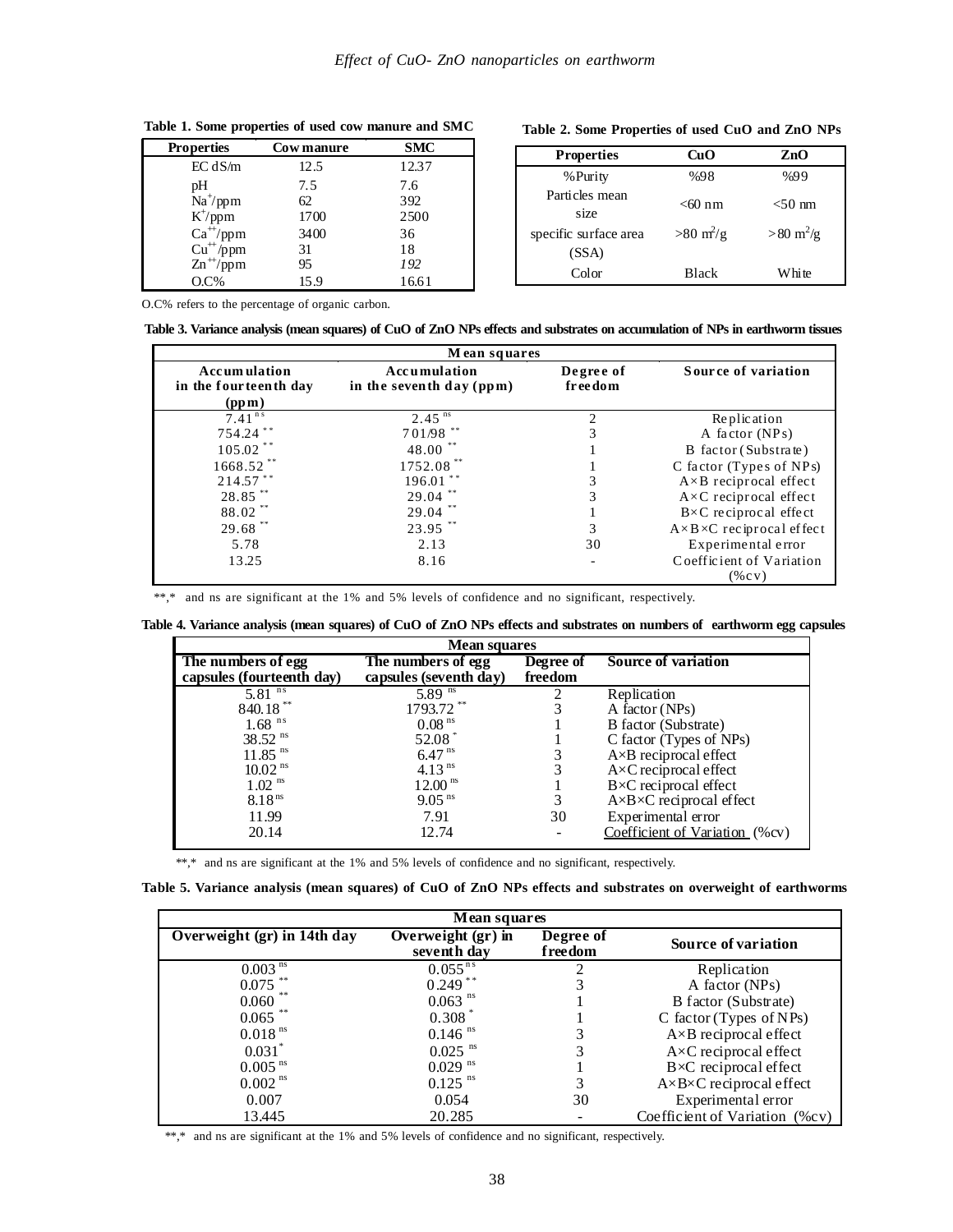

\*According to Duncan's test  $(\alpha = 965)$ , means with the same letter are not significantly different.





**Concentration of nanoparticles (gr/kg weight of substrate)**

\*According to Duncan´s test ( $\alpha = %5$ ), means with the same letter are not significantly different.





**Concentration of nanoparticle (gr/kg weight of substrate)**

\*According to Duncan´s test ( $\alpha = 965$ ), means with the same letter are not significantly different.

**Fig. 3. Comparison between means of produced egg capsules in two substrates (cow manure and SMC) in the seventh day after treatment with NPs**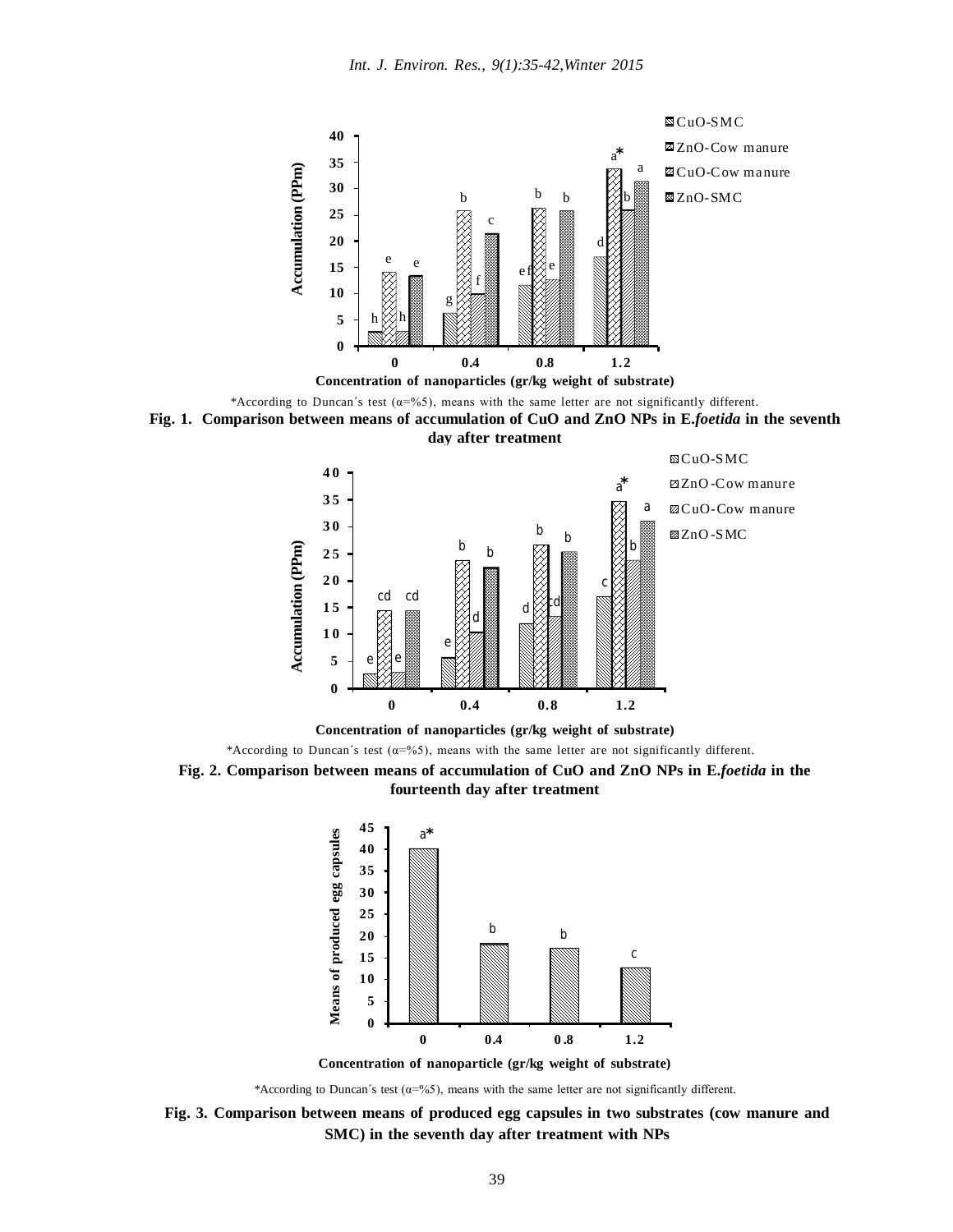

\*According to Duncan´s test ( $\alpha = %5$ ), means with the same letter are not significantly different. **Fig. 4. Comparison between means of produced egg capsules in two substrates (cow manure and SMC) in the seventh day after treatment with CuO and ZnO NPs**



\*According to Duncan's test ( $\alpha = 965$ ), means with the same letter are not significantly different. **Fig. 5. Comparison between means of produced egg capsulesin two substrates(cow manure and SMC)inthe fourteenth day after treatmentwith NPs**



\*According to Duncan's test ( $\alpha$ =%5), means with the same letter are not significantly different. **Fig. 6. Comparison between means of overweight of 30 earthworms in two substrates (cow manure and SMC) in the seventh day after treatment with NPs**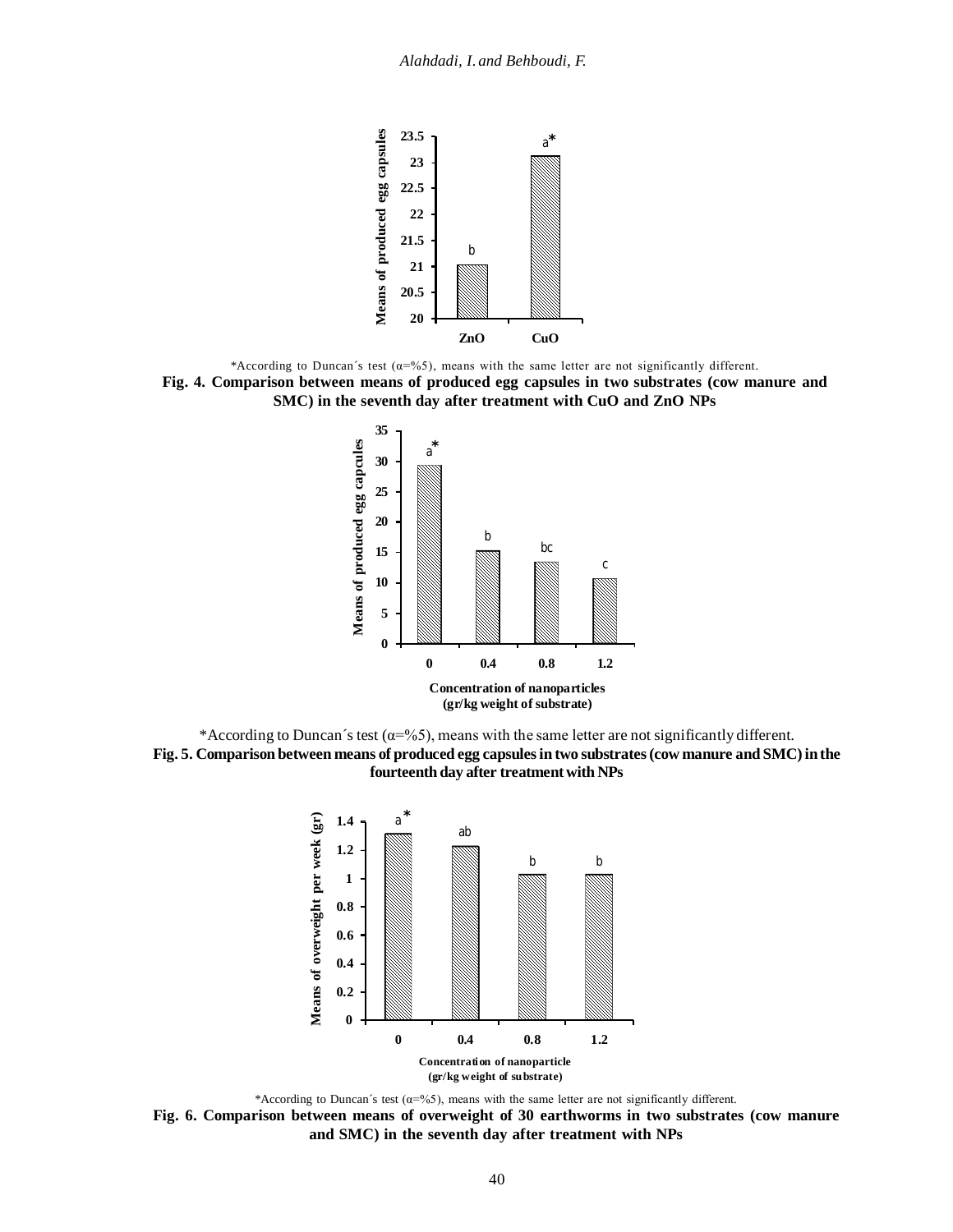

\*According to Duncan's test ( $\alpha$ =%5), means with the same letter are not significantly different.

**Fig. 7. Comparison between means of overweight of 30 earthwormsin two substrates(cow manure and SMC)in the seventhday after treatmentwithCuO andZnONPs**



\*According to Duncan's test  $(\alpha = 965)$ , means with the same letter are not significantly different.





<sup>\*</sup>According to Duncan´s test  $(\alpha = 965)$ , means with the same letter are not significantly different.

**Fig. 9. Comparison between means of overweight of 20 earthworms in two substrates (cow manure and SMC) in the fourteenth day after treatment with CuO and ZnO NPs**